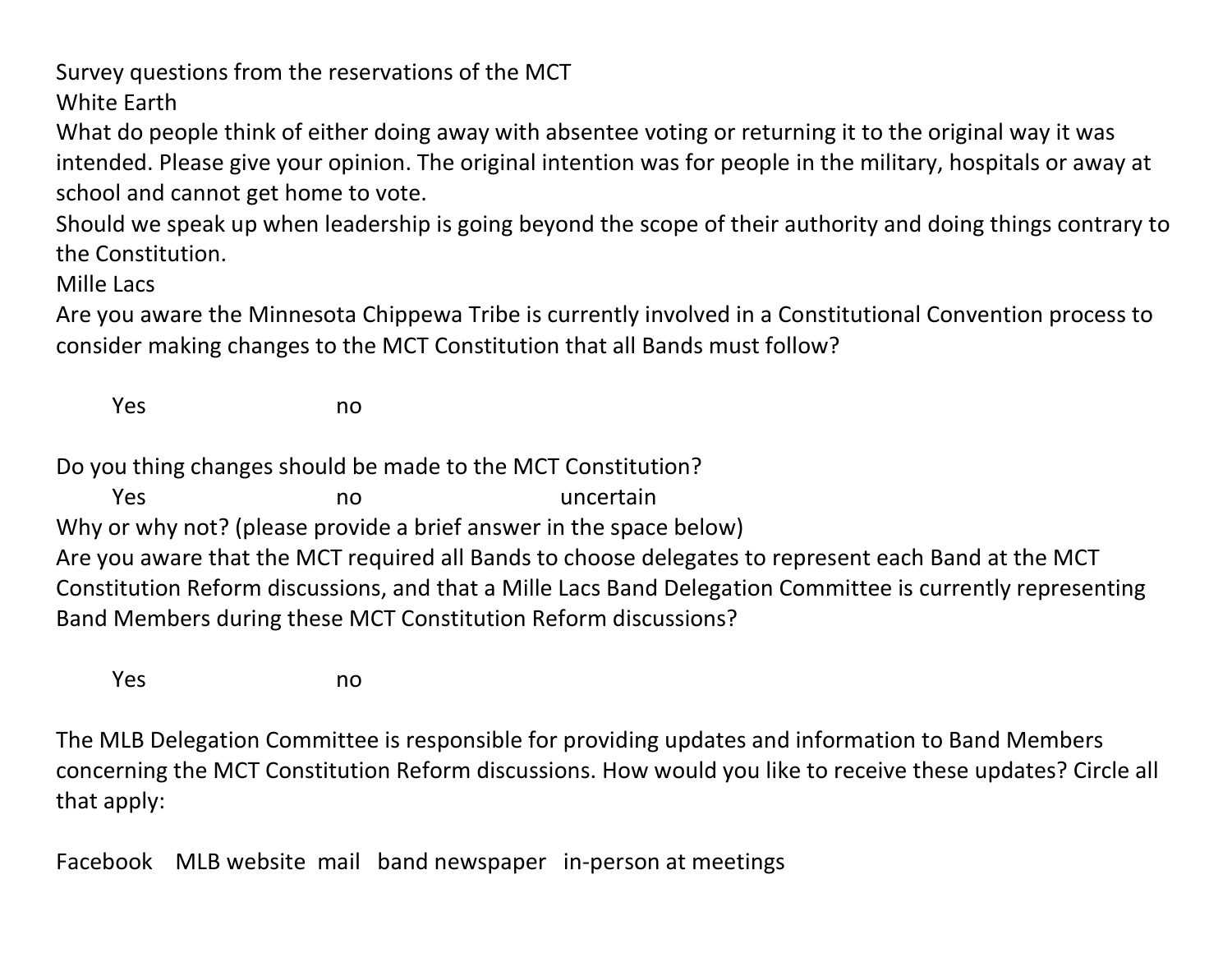Other (please write answer) How often would you like to receive updates? (please circle one)

Weekly monthly quarterly not interested

Grand Portage What do you stion ie MCT feel is most important to our people? Should each band of the MCT have their own constitution? Should each band of the MCT be able to determine their own memberhip? Fond du Lac What is the purpose of the constitution? How do we shape our efforts to reflect our culture?

Bois Forte What will be the name? ie Anishinabe, Ojibwe, Chippewa Should we remain within the MCT? Yes no Should the current requirement of one quarter MCT blood quantum be abolished?

Leech Lake

Do you live on the reservation/urban areas/district

Are you aware of Constitutional Convention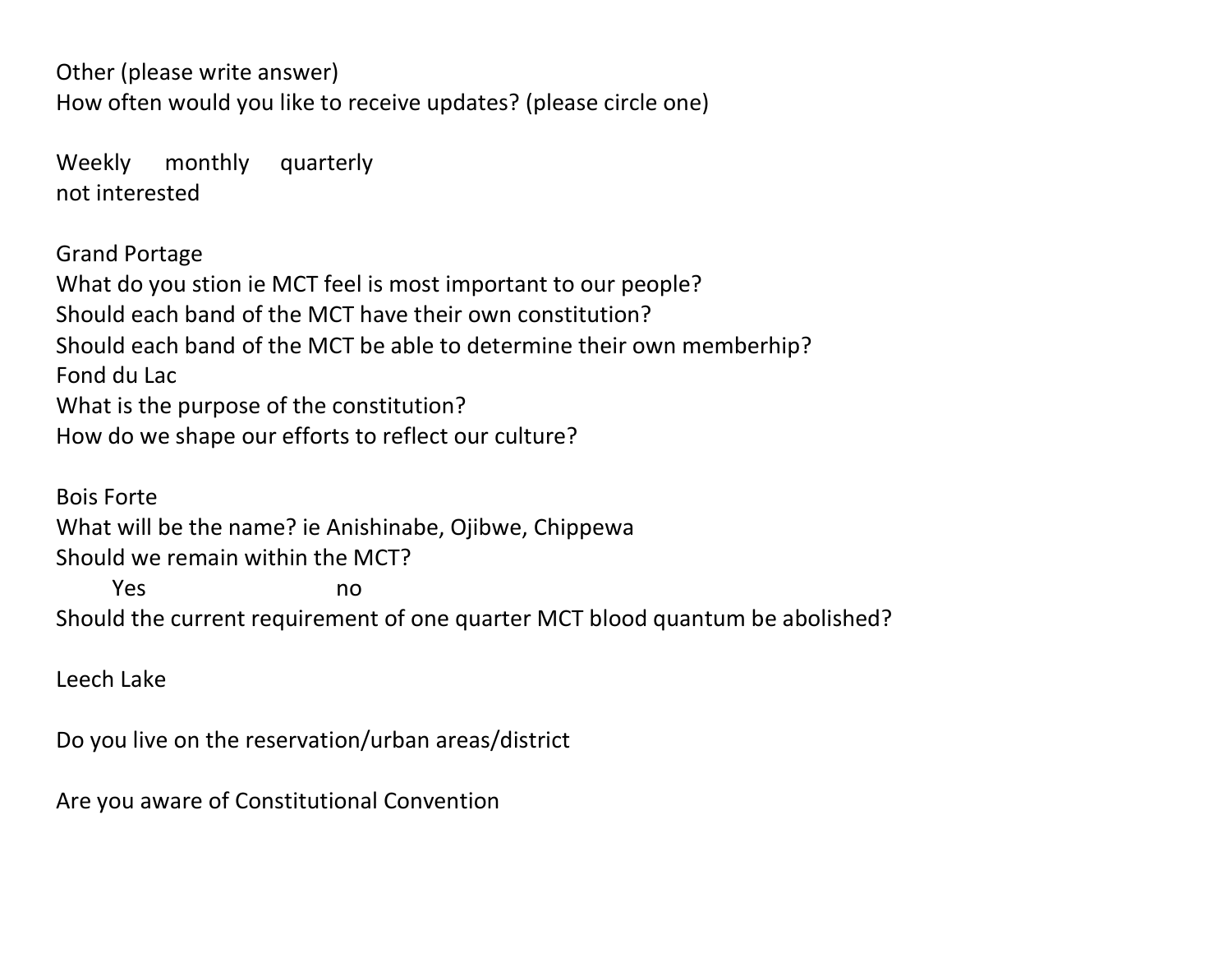#### Group Questions

# Group 1

Should the role of the MCT remain the same?

 We came to the understanding among our group that we have confusion about the TEC and MCT So we cannot ask that question outright without refinement.

Currently we are recognized as both MCT and our own individual bands. Should this structure of recognition remain the same?

# Group 2

Do you have enough information to make an informed decision?

When we speak tour people we need to let them know why we are going to contact them. Explain why we are doing the survey and what we are going to do with the results.

Ask who, what, why and work on the format of survey document. Find out respondents' geographical location. Have you read and understood the constitution?

How can we help you understand the constitution?

Can you make informed decision?

There is a need for committees from each band to receive the surveys. There is a multitude of logistical and internal issues to figure out.

Group 3 What do you expect from the MCT? What do you expect from government in general?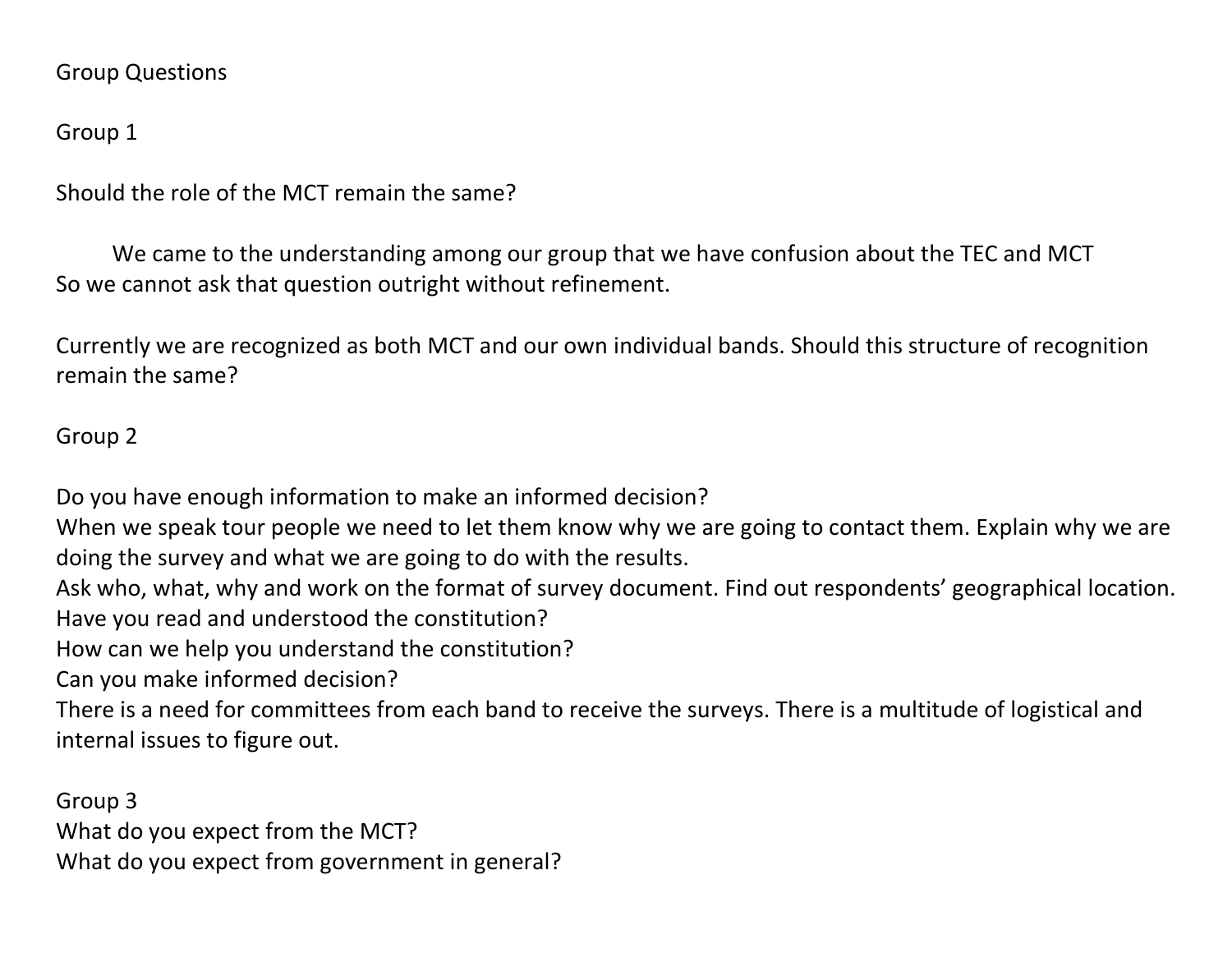What should your government do for you?

Group 4 What do you expect from the MCT? The constitution is a governing document. The tribal members have to read the constitution.

Have you read the constitution?

Yes no

Are you familiar with the constitution?

No knowledge somewhat knowledgeable very knowledgeable

Do you feel the constitution should be rewritten/reformed?

Strongly agree agree disagree strongly disagree

How much do you know about the MCT Constitution?

- 1. None
- 2. Some
- 3. Knowledgeable
- 4. Very knowledgeable
- 5. Expert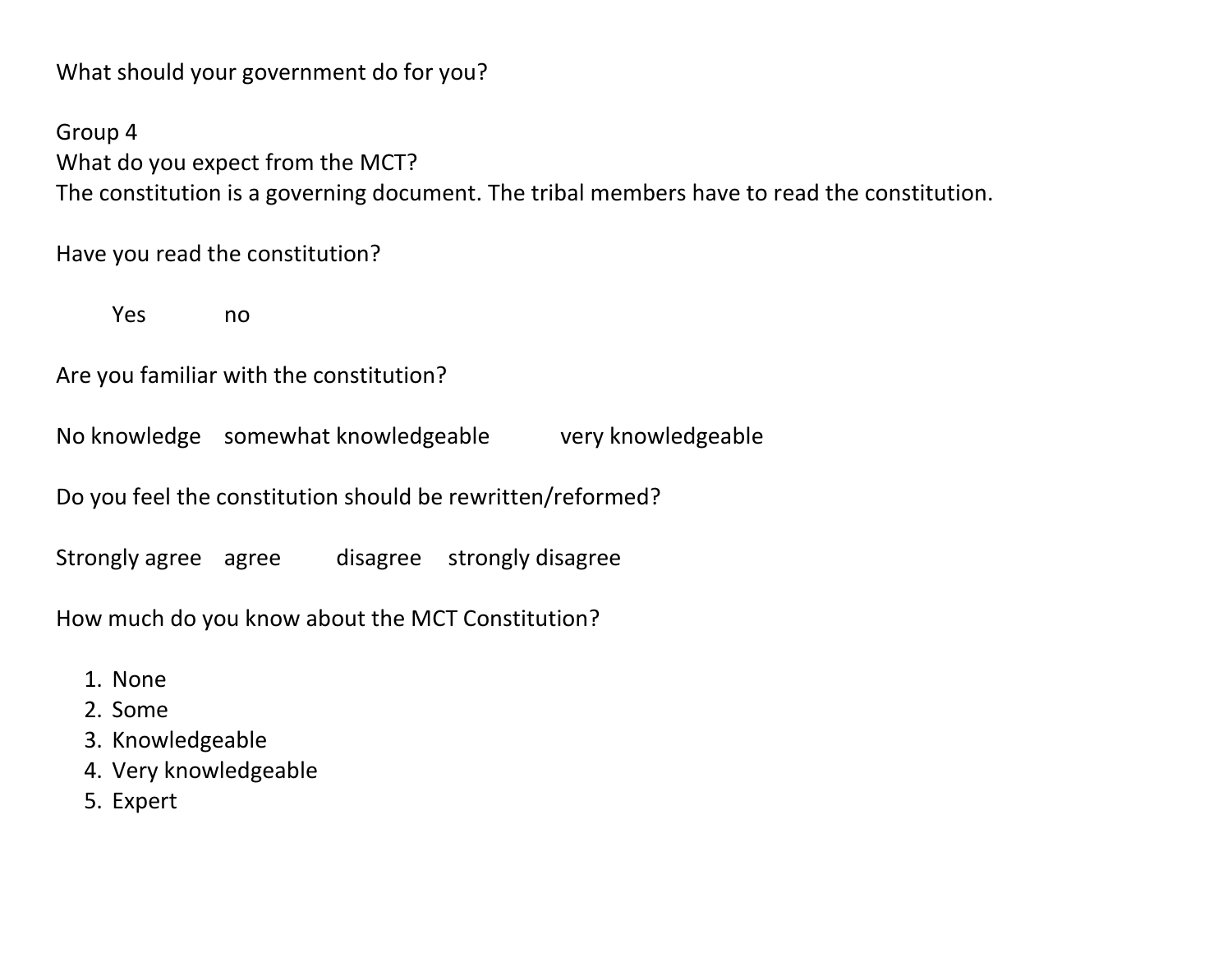Discussion

Sidra we're trying to figure out how much people know?

Do we really need to find out how knowledgeable people are? We already know people need more information. So we need to do more education first. We could start education and outreach process and then do the survey. The survey results may elicit how well we are engaging with the tribal members.

#### Teresa

We're the ones writing the survey. So we need to get information to the people.

We have to improve our communication and outreach skills.

Today we have discussed culture, education, structure. The extensive list of ideas on the "post its" on the wall can be put into the survey.

### Carrie

The technical questions should direct agendas and delegate meetings back home. Engagement with people ust be accomplished.

### Liz Jaakola

Other native nations have gone through the same process of writing a constitution. They have probably asked survey questions which are applicable to us. The cultural milieu will be the most difficult to work on. How are we communicating with each other? The actual words aren't as important as the way in which we are doing it.

### Brandy Fraser

Can we get the information out in chapters so people don't have to read everything all at once.

# Beth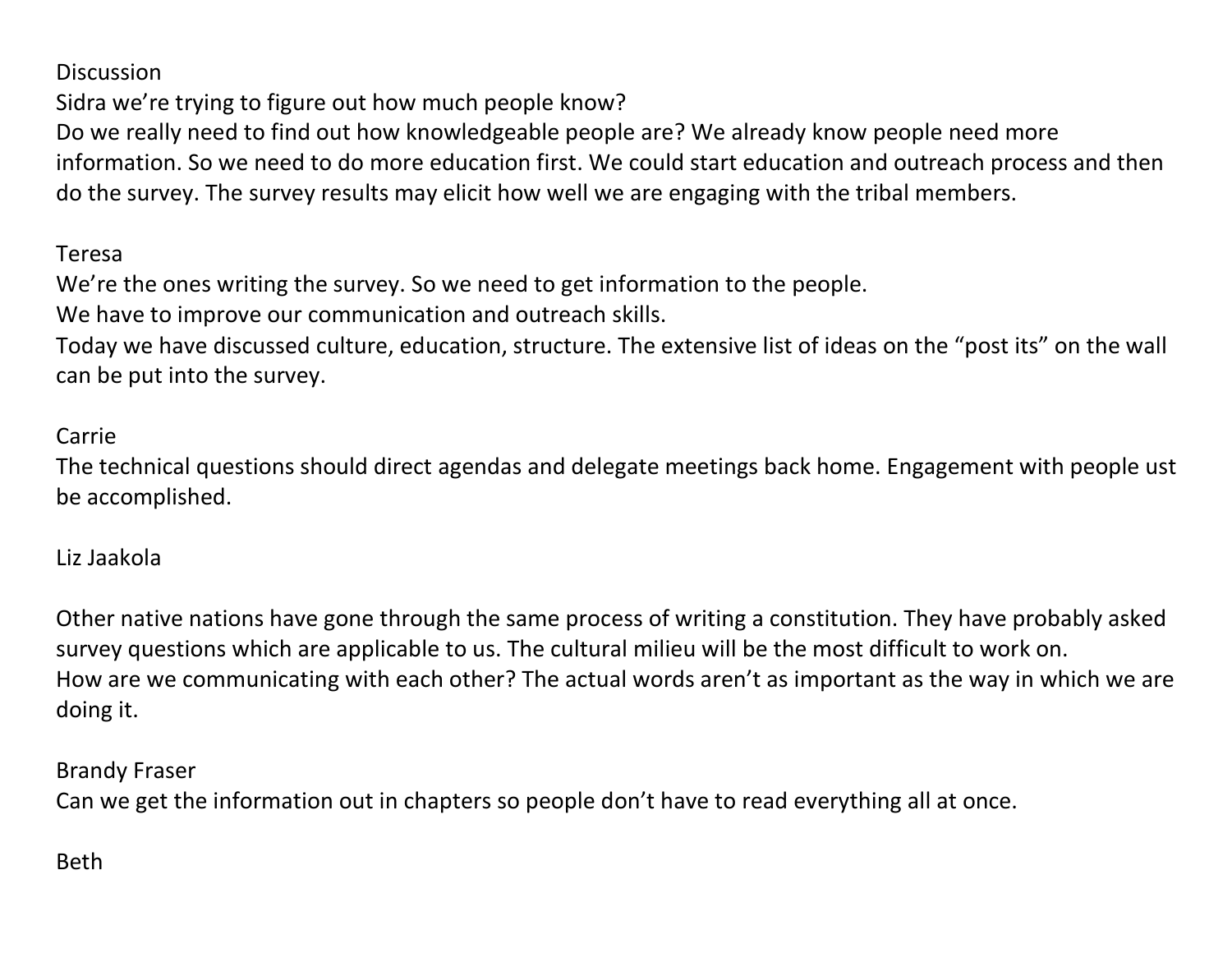Information has to e disseminated in multiple ways.

April

If the constitution is submitted to a secretarial election, will you come out and vote?

Louie

A lot of people aren't aware constitutional change is even being attempted. The survey will show how uch we're doing

#### Doug

Put information online and teach people at the same time.

Discuss for ten minutes what you have learned today.

Discussion about the money for mailing the survey and what fund it is coming from.

Motion passed to create a survey subcommittee. Passed 5 – 1

More discussion about survey. There are organizations such as Native Nations Institute experienced in survey design. The survey must be done according to the established norms to make the survey results accurate. Tribal members have participated in surveys before.

Motion to create education subcommittee.

Passed 6 -0